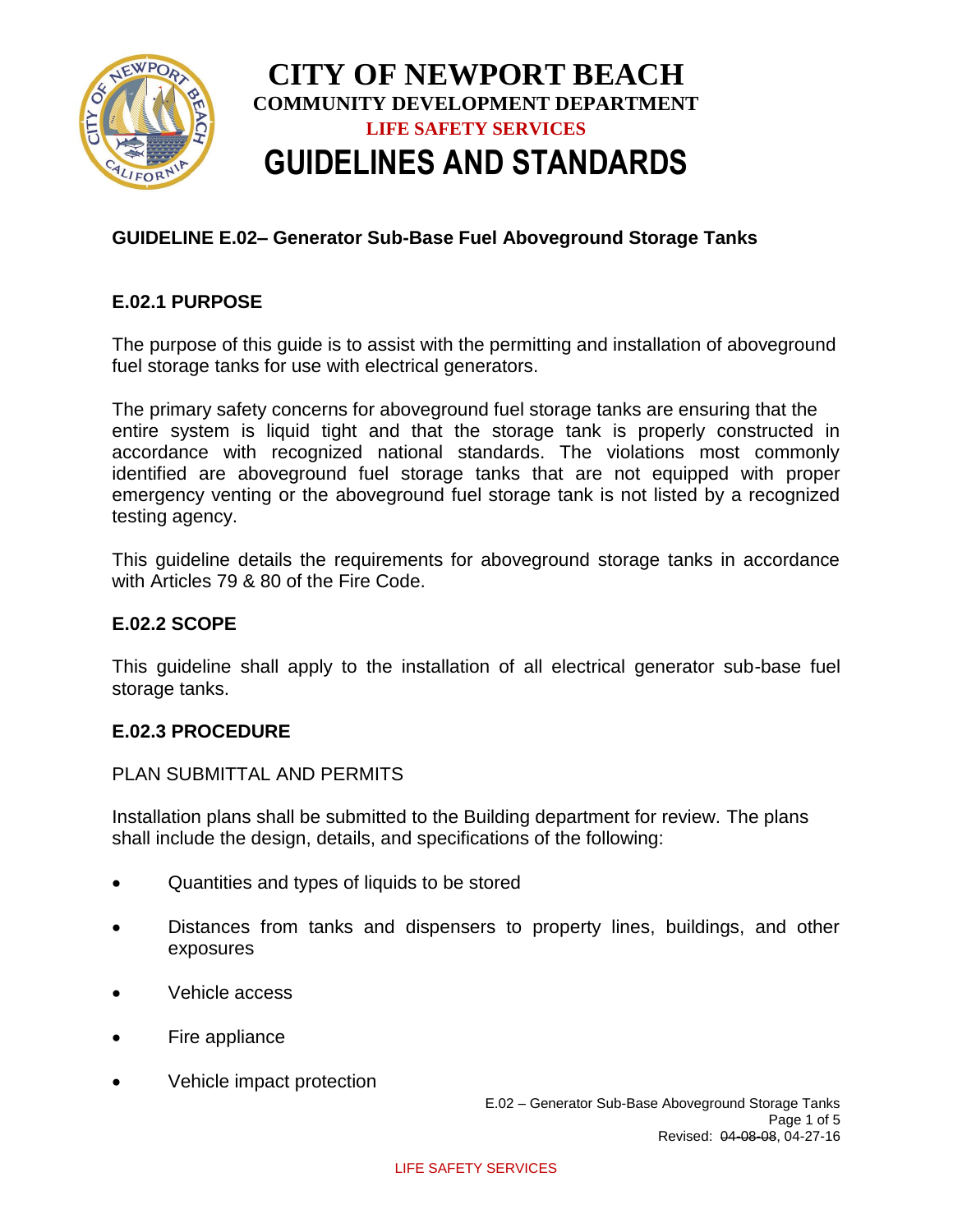- Protected tanks and their supports
- Method of storage and dispensing
- Overfill prevention, spill containment, vents, vapor recovery dispensers, and other equipment and accessories
- Seismic design in accordance with the Building Code
- Secondary containment
- Venting
- Piping
- Electrical systems
- Emergency controls
- All listing data
- Other information as required by the Life Safety Services Division

#### TANK DESIGN

Aboveground tanks shall be listed and shall meet the requirements of UFC Standard 79-7.

## SEPARATION DISTANCES

| Tank Capacity (gallons) | MINIMUM DISTANCE<br><b>FROM PROPERTY LINE</b><br>OF PROPERTY WHICH IS<br>OR CAN BE BUILT<br>UPON, INCLUDING THE<br>OPPOSITE SIDE OF A<br>PUBLIC WAY (feet) | <b>MINIMUM DISTANCE FROM</b><br>NEAREST SIDE OF ANY PUBLIC<br>WAY OR FROM NEAREST<br><b>IMPORTANT BUILDING ON THE</b><br>SAME PROPERTY (feet) |
|-------------------------|------------------------------------------------------------------------------------------------------------------------------------------------------------|-----------------------------------------------------------------------------------------------------------------------------------------------|
| 750 or less             | 5                                                                                                                                                          |                                                                                                                                               |
| 751 to 12000            | 7 ½                                                                                                                                                        | 5                                                                                                                                             |

## TOTAL QUANTITY

#### LIFE SAFETY SERVICES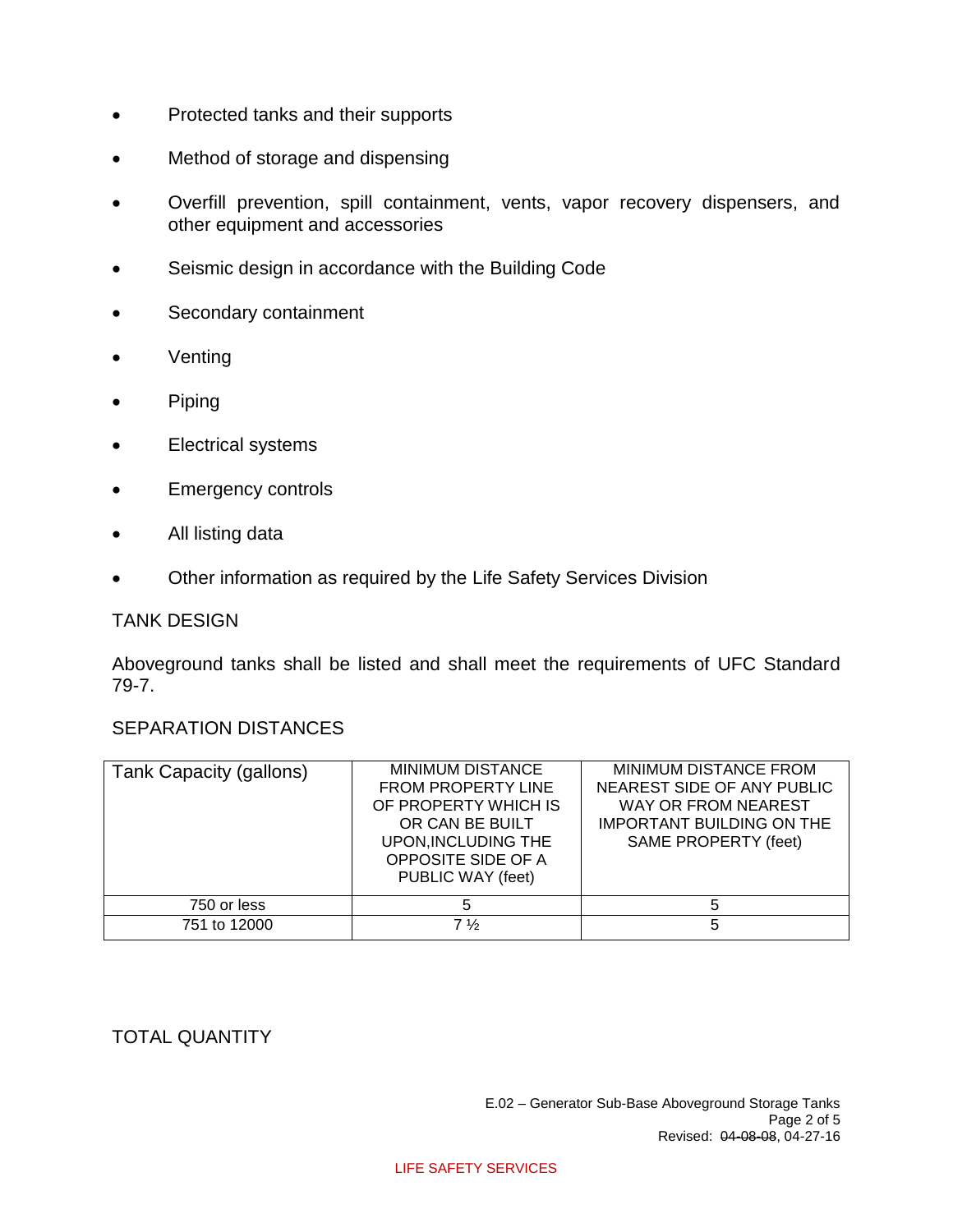Primary tanks of protected aboveground tanks shall not exceed a 12,000-gallon individual or 48,000 –gallon aggregate capacity. Tank installations having the maximum allowable aggregate capacity shall be separated from other installations of protected aboveground tanks by not less than 100 feet.

## NORMAL AND EMERGENCY VENTING

Normal vent pipe outlets shall be located such that vapors are released at a safe point outside of the building and not less than 12 feet above the adjacent ground level. Vent outlets shall be located so that flammable vapors will not be trapped by eaves or other obstructions and shall be at least 5 feet from building openings or property lines of properties that can be built upon.

Additional emergency venting that will relieve excessive internal pressure caused by exposure fires is required for the primary tank and the interstitial space between the primary and secondary containment tank. Do not alter emergency vents unless approved by manufacturer.

## SECONDARY CONTAINMENT

Aboveground tanks shall be provided with drainage control or diking in accordance with Fire Code Sections 7901.8 and 7902.2.8 or with secondary containment that is a component of the listed protected or multi-hazard tank system. Secondary containment systems shall be monitored either visually or automatically. Enclosed secondary containment systems shall be provided with emergency venting. FLAME ARRESTORS

Approved flame arrestors or pressure vacuum breather valves shall be installed in normal vents.

VEHICLE IMPACT PROTECTION

Guard posts or other approved barrier protection shall be provided to protect the tank from vehicle impact. Guard posts, if used, shall be installed according to the following specifications:

- 1. The posts shall be steel pipe not less than 4 inches in diameter and concrete filled.
- 2. The posts shall be spaced a minimum of 4 feet apart.
- 3. The posts shall be set not less than 3 feet deep in a concrete footing not less than 15 inches in diameter.
- 4. The top of the posts shall not be less than 3 feet above the grade upon which the tank sits.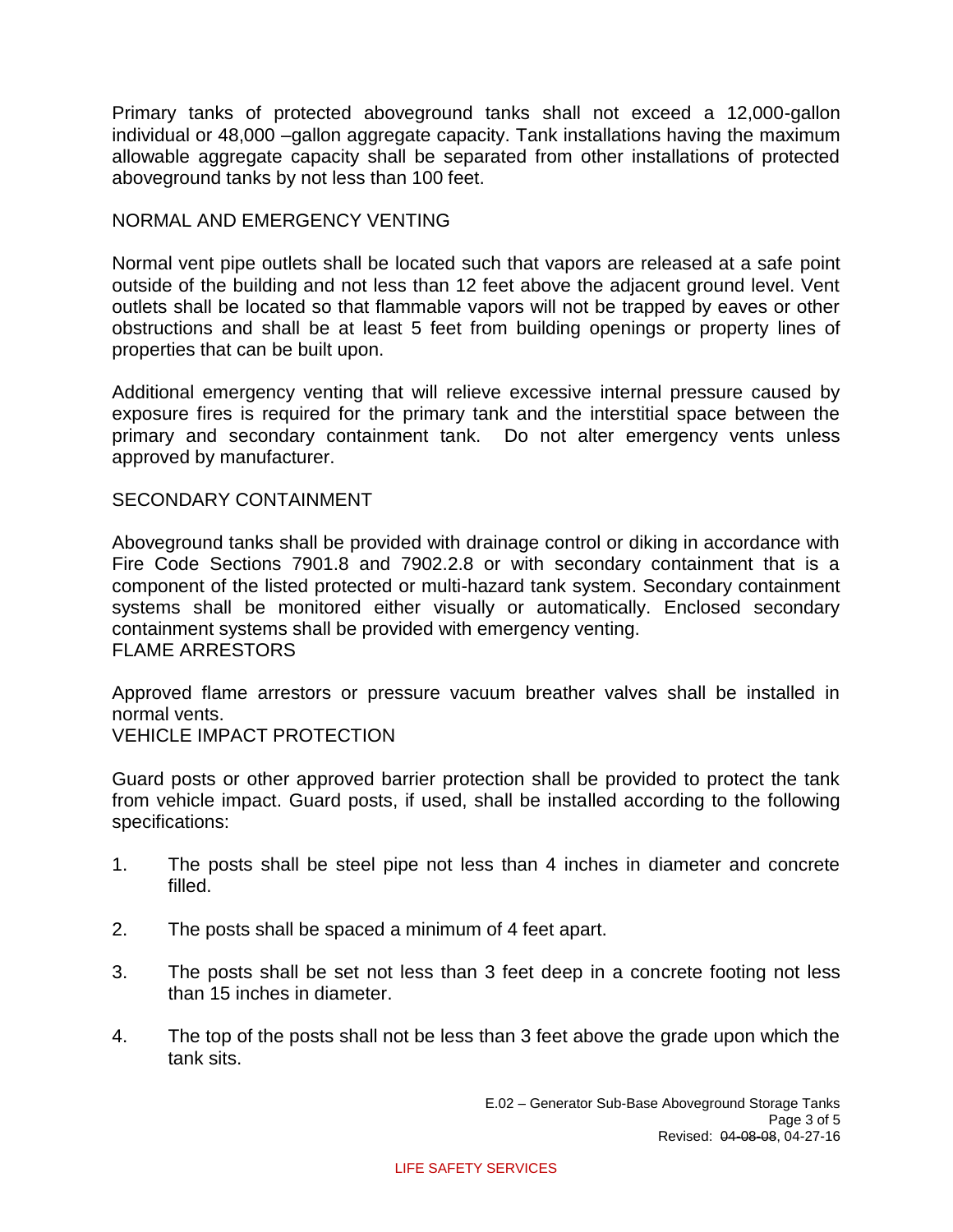5. The posts shall not be located less than 5 feet from the tank.

# OVERFILL PREVENTION

Aboveground tanks shall not be filled in excess of 90 percent of their capacity. An overfill prevention system shall be provided for each tank. During tank filling operation, the system shall:

- Provide an independent means of notifying the person filling the tank that the fluid level has reached 85 percent of tank capacity by providing an audible or visual alarm signal. The tank shall also be provided with a tank level gauge marked at 85% of the tank capacity.
- Automatically shut off the flow of fuel to the tank when the quantity of liquid in the tank reaches 90 percent of tank capacity. For rigid hose fuel-delivery systems, an approved means shall be provided to empty the fill hose into the tank after the automatic shutoff device is activated.
- A permanent sign shall be provided at the fill point for the tank documenting the filling procedure and the tank calibration chart. The filling procedure shall require the person filling the tank to determine the number of gallons required to fill it to 90 percent of capacity before commencing the fill operation.

## FILL PIPE CONECTIONS

The fill pipe shall be provided with a means for making a direct connection to the tank vehicle's fuel-delivery hose so that the delivery of fuel is not exposed to the open air during the filling operation. When any portion of the fill pipe extends below the level of the top of the tank, a check valve shall be installed in the fill pipe at a point not more than 12 inches from the fill hose connection.

## SPILL CONTAINERS

A spill container having a capacity of not less than 5 gallons (18.9 L) shall be provided for each fill connection. For tanks with a top fill connection, spill containers shall be noncombustible and shall be fixed to the tank and equipped with a manual drain valve which drains into the primary tank. For tanks with a remote fill connection, a portable spill container shall be provided.

#### **SIGNS**

Warning and identification signs shall be installed to clearly identify hazards. The design of such signs shall be in accordance with the Fire Code. Conspicuous signs prohibiting simultaneous tank filling and fuel dispensing shall also be posted.